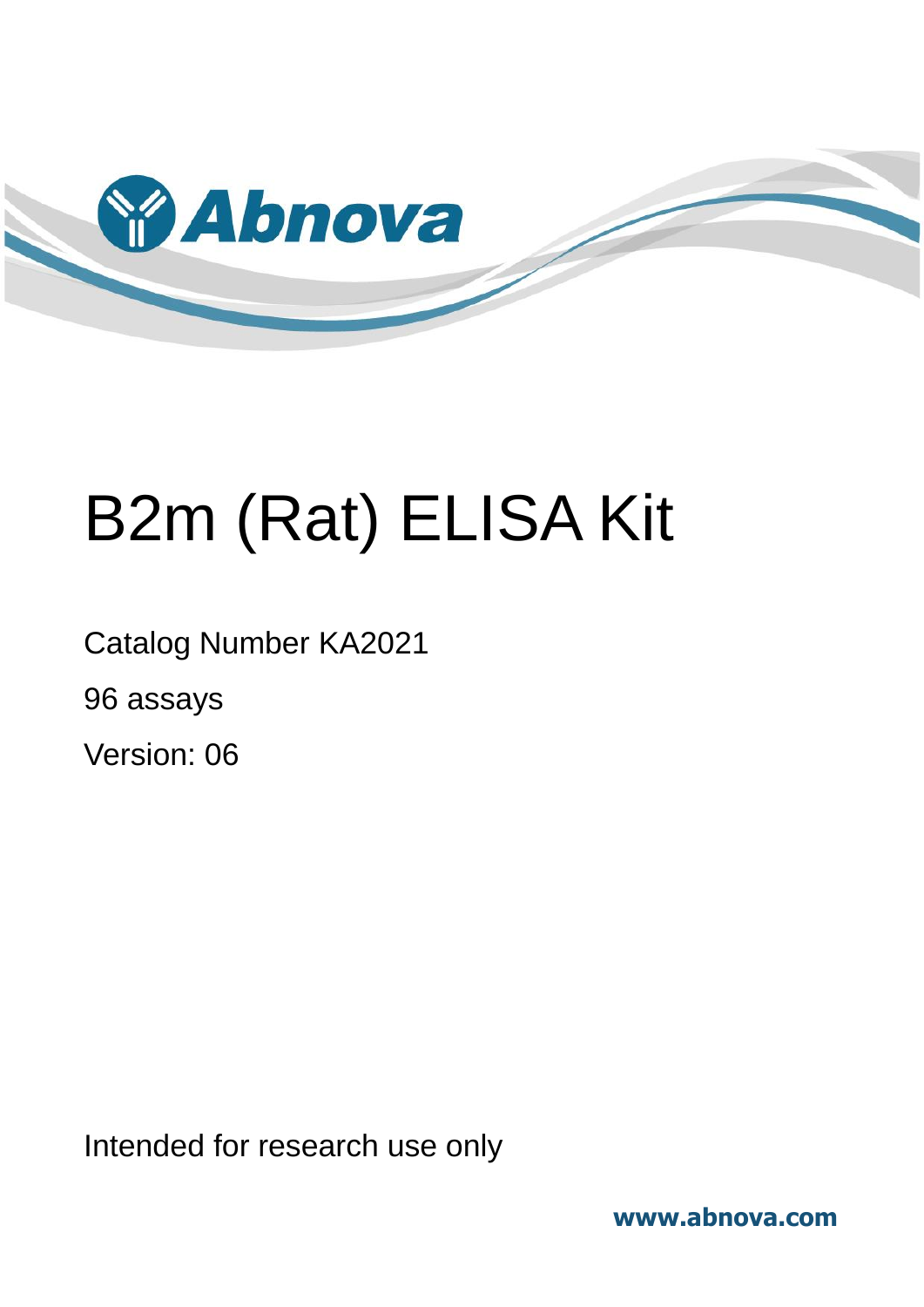

## **Table of Contents**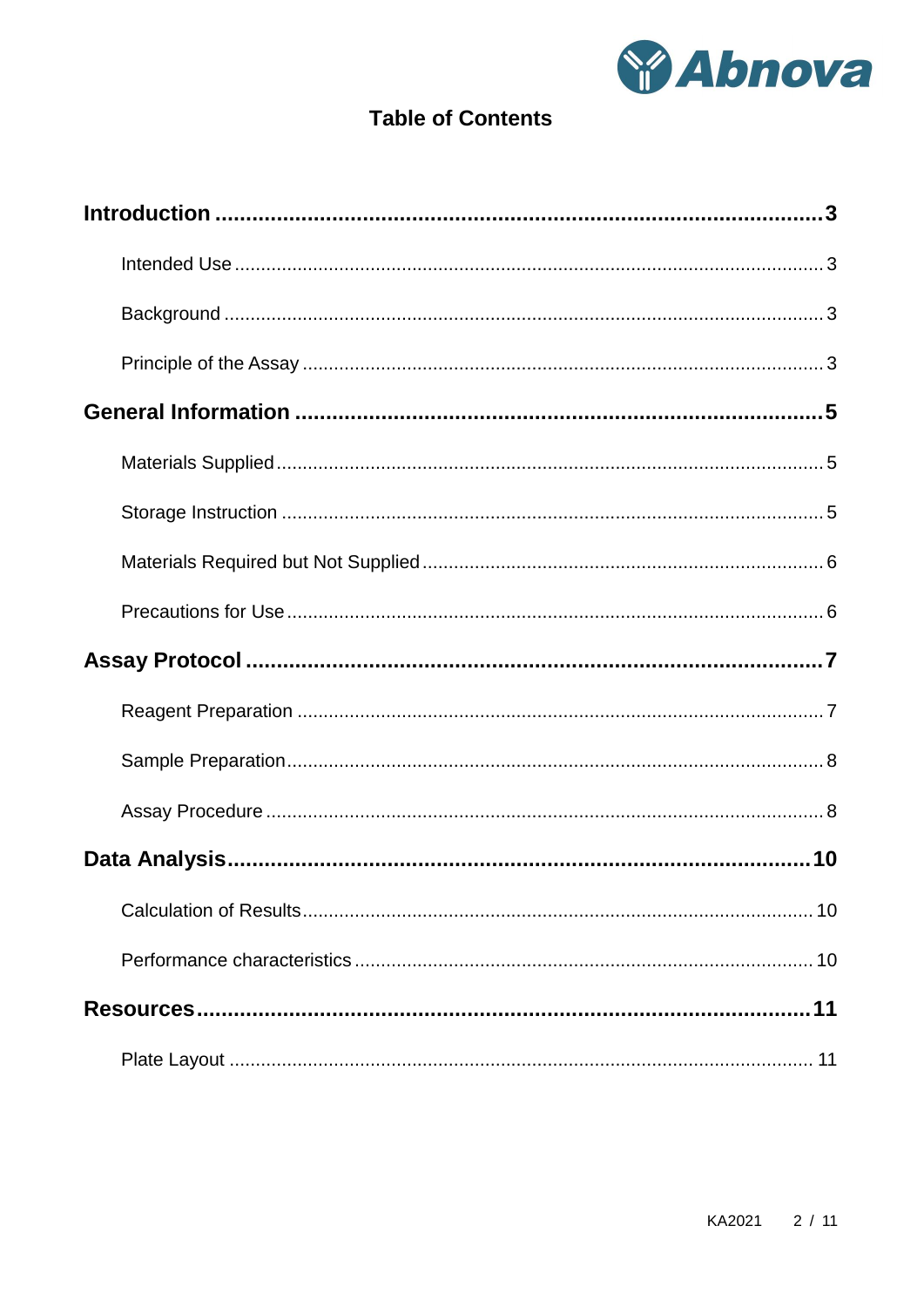

## <span id="page-2-1"></span><span id="page-2-0"></span>**Introduction**

#### **Intended Use**

The B2m (Rat) ELISA Kit is a highly sensitive two-site enzyme-linked immunoassay (ELISA) for measuring Beta 2-Microglobulin in biological fluids of Rat.

#### <span id="page-2-2"></span>**Background**

Beta 2-Microglobulin (B2M) is an 11 kDa protein. It forms the subunit of the MHC class I molecule and associates with the outer membrane of many cells including lymphocytes. It is present in low levels in serum and urine of normal people, but at a higher concentration in persons with renal diseases, kidney transplants and various other inflammatory and infectious conditions.

#### <span id="page-2-3"></span>**Principle of the Assay**

The principle of the double antibody sandwich ELISA is represented in Figure 1. In this assay the B2M present in the samples reacts with the anti-B2M antibodies which have been adsorbed to the surface of polystyrene microtiter wells. After the removal of unbound proteins by washing, anti-B2M antibodies conjugated with horseradish peroxidase (HRP) are added. These enzyme-labeled antibodies form complexes with the previously bound B2M. Following another washing step, the enzyme bound to the immunosorbent is assayed by the addition of a chromogenic substrate, 3,3',5,5'- tetramethylbenzidine (TMB). The quantity of bound enzyme varies directly with the concentration of B2M in the sample tested; thus, the absorbance, at 450 nm, is a measure of the concentration of B2M in the test sample. The quantity of B2M in the test sample can be interpolated from the standard curve constructed from the standards, and corrected for sample dilution.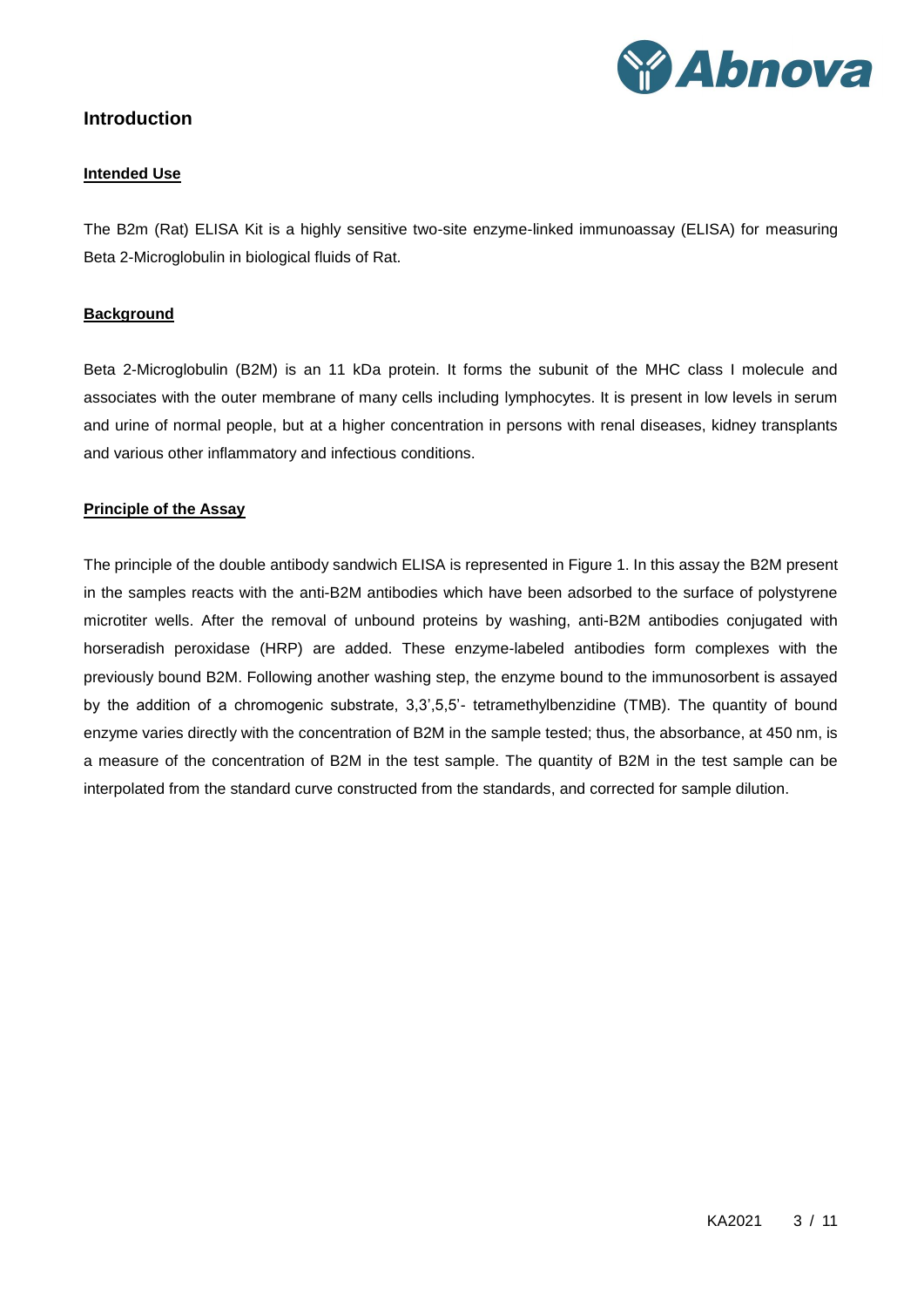

## **Figure 1.**

Anti-B2M Antibodies Bound To Solid Phase | Standards and Samples Added | B2M \* Anti-B2M Complexes Formed | Unbound Sample Proteins Removed | Anti-B2M-HRP Conjugate Added **|** Anti-B2M-HRP \* B2M \* Anti-B2M Complexes Formed | Unbound Anti-B2M-HRP Removed | Chromogenic Substrate Added | Determine Bound Enzyme Activity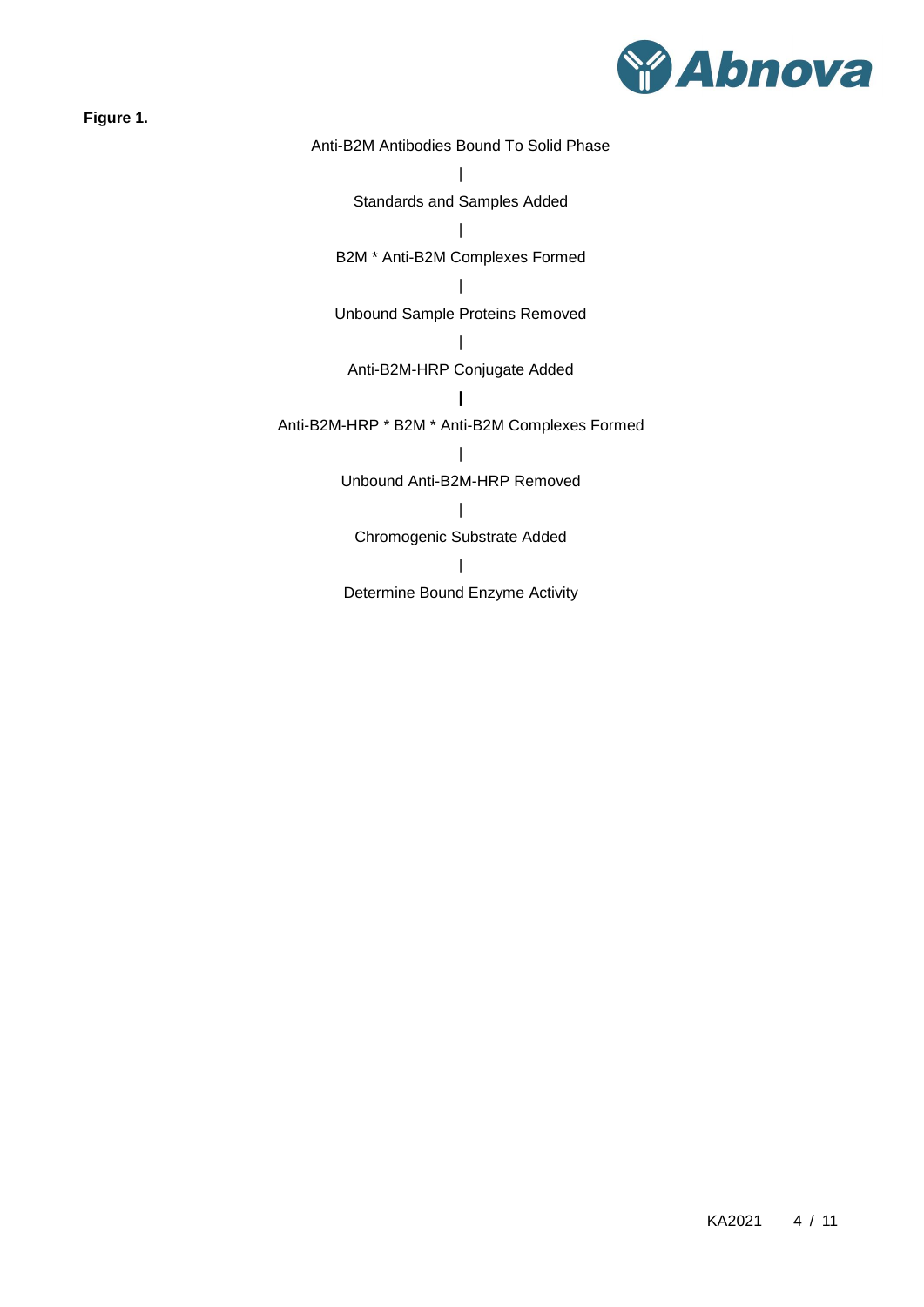

## <span id="page-4-1"></span><span id="page-4-0"></span>**General Information**

## **Materials Supplied**

List of component

| Component                                                                              |                 |  |  |  |  |  |  |
|----------------------------------------------------------------------------------------|-----------------|--|--|--|--|--|--|
| Diluent Concentrate (Running Buffer): One bottle containing a 20X concentrated diluent |                 |  |  |  |  |  |  |
| running buffer                                                                         | 50 mL           |  |  |  |  |  |  |
| Wash Solution Concentrate: One bottle containing a 20X concentrated wash solution.     |                 |  |  |  |  |  |  |
| Enzyme-Antibody Conjugate 100X: One vial containing affinity purified anti-Rat B2M     | $150 \mu L$     |  |  |  |  |  |  |
| antibody conjugated with horseradish peroxidase in a stabilizing buffer                |                 |  |  |  |  |  |  |
| Chromogen-Substrate Solution: One vial containing 3,3',5,5'-tetramethybenzidine        |                 |  |  |  |  |  |  |
| (TMB) and hydrogen peroxide in citric acid buffer at pH 3.3.                           | $12 \text{ mL}$ |  |  |  |  |  |  |
| Stop Solution: One vial containing 0.3 M sulfuric acid.                                | $12 \text{ mL}$ |  |  |  |  |  |  |
| WARNING: Avoid contact with skin.                                                      |                 |  |  |  |  |  |  |
| Anti-Rat B2M ELISA Micro Plate: Twelve removable eight (8) well micro well strips in   |                 |  |  |  |  |  |  |
| well holder frame. Each well is coated with affinity purified anti-Rat B2M.            |                 |  |  |  |  |  |  |
| Rat B2M Calibrator: One vial containing a Iyophilized Rat B2M calibrator.              |                 |  |  |  |  |  |  |

#### <span id="page-4-2"></span>**Storage Instruction**

The expiration date for the package is stated on the box label.

1. Diluent

The 20X Diluent Concentrate is stable until the expiration date. The 1X working solution is stable for at least one week from the date of preparation. Both solutions should be stored at 4-8°C.

2. Wash Solution

The 20X Wash Solution Concentrate is stable until the expiration date. The 1X working solution is stable for at least one week from the date of preparation. Both solutions can be stored at room temperature (16-25°C) or at 4-8°C.

3. Enzyme-Antibody Conjugate

Undiluted horseradish peroxidase anti-B2M conjugate should be stored at 4-8°C and diluted immediately prior to use. The working conjugate solution is stable for up to 1 hour when stored in the dark.

4. Chromogen-Substrate Solution

The Substrate Solution should be stored at 4-8°C and is stable until the expiration date.

5. Stop Solution

The Stop Solution should be stored at 4-8°C and is stable until the expiration date

6. Anti-Rat B2M ELISA Micro Plate

Anti-Rat B2M coated wells are stable until the expiration date, and should be stored at 4-8°C in the sealed foil pouch with desiccant pack.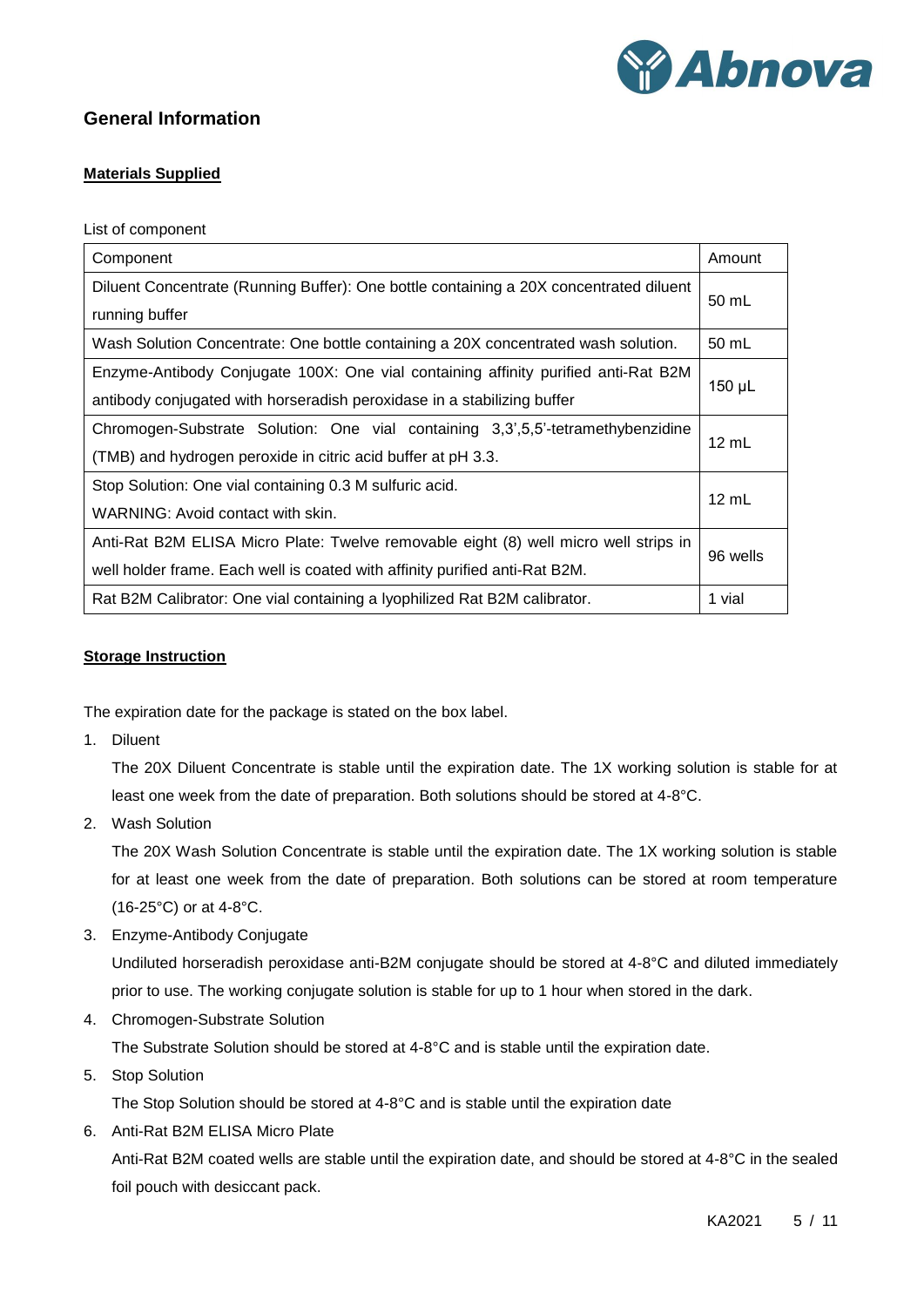

## 7. Rat B2M Calibrator

The lyophilized Rat B2M calibrator should be store at 4°C or frozen until reconstituted. The reconstituted calibrator should be aliquoted out and stored frozen (avoid multiple freeze-thaw cycles). The working standard solutions should be prepared immediately prior to use and are stable for up to 8 hours.

## <span id="page-5-0"></span>**Materials Required but Not Supplied**

- $\checkmark$  Precision pipettes (2 µL to 200 µL) for making and dispensing dilutions
- $\checkmark$  Test tubes
- $\checkmark$  Microtitre washer/aspirator
- $\checkmark$  Distilled or Deionized H<sub>2</sub>O
- $\checkmark$  Microtitre plate reader
- $\checkmark$  Assorted glassware for the preparation of reagents and buffer solutions
- <span id="page-5-1"></span> $\checkmark$  Timer

## **Precautions for Use**

For Research Use Only, Not for Diagnostic Purposes.

Please Read this Package Insert Completely Before Using This Product.

 $\checkmark$  Precautions

For any sample that might contain pathogens, care must be taken to prevent contact with open wounds.

 $\checkmark$  Additives and Preservatives

No additives or preservatives are necessary to maintain the integrity of the specimen. Avoid azide contamination.

- $\checkmark$  Known interfering substances Azide and thimerosal at concentrations higher than 0.1% inhibits the enzyme reaction.
- $\checkmark$  Limitation of the procedure
- Reliable and reproducible results will be obtained when the assay procedure is carried out with a complete understanding of the information contained in the package insert instructions and with adherence to good laboratory practice.
- Factors that might affect the performance of the assay include proper instrument function, cleanliness of glassware, quality of distilled or deionized water, and accuracy of reagent and sample pipettings, washing technique, incubation time or temperature.
- Do not mix or substitute reagents with those from other lots or sources.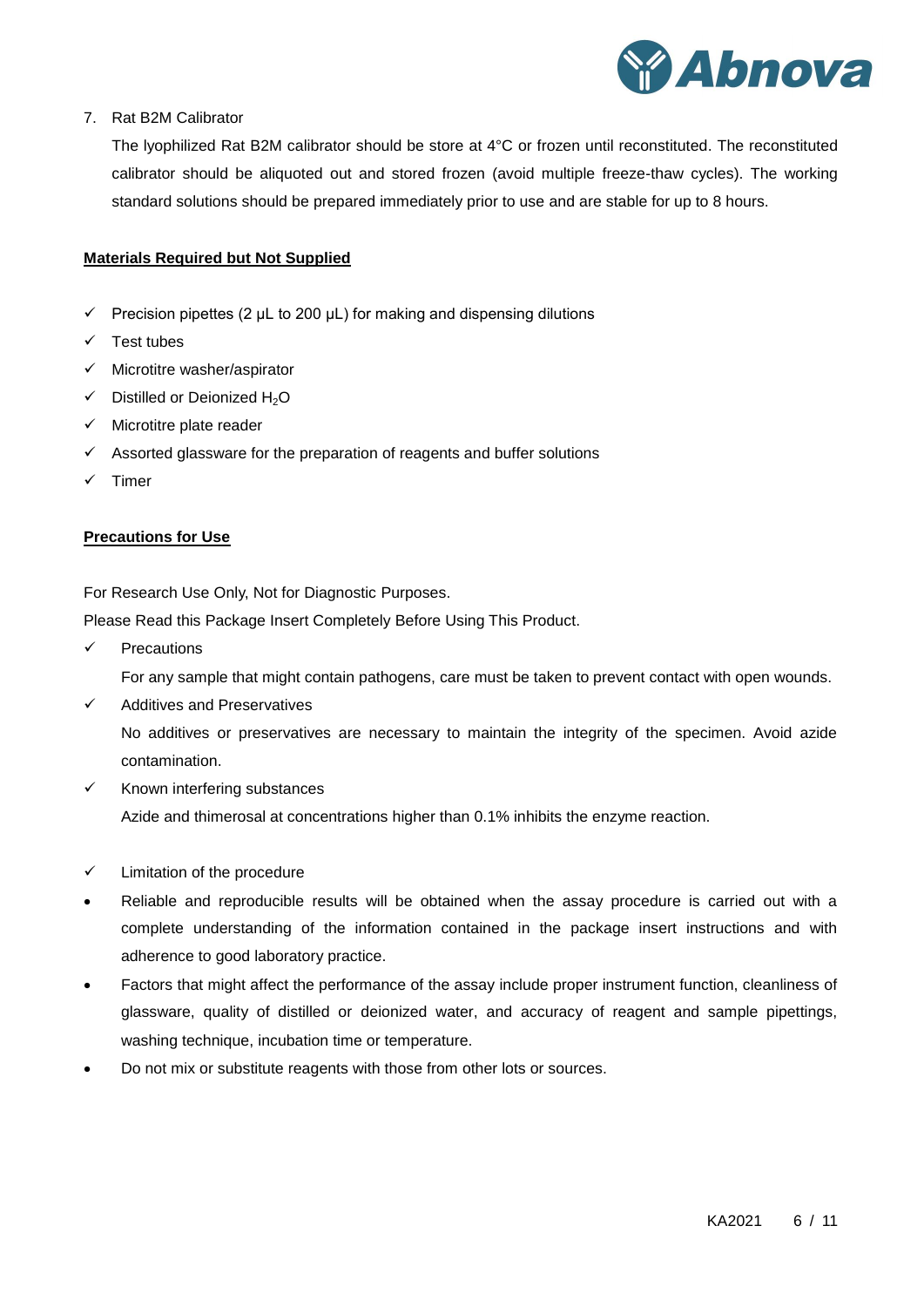

## <span id="page-6-1"></span><span id="page-6-0"></span>**Assay Protocol**

## **Reagent Preparation**

 $\checkmark$  Diluent Concentrate

The Diluent solution supplied is a 20X Concentrate and must be diluted 1/20 with distilled or deionized water (1 part buffer concentrate, 19 parts  $dH_2O$ ).

 $\checkmark$  Wash Solution Concentrate

The Wash Solution supplied is a 20X concentrate and must be diluted 1/20 with distilled or deionized water (1 part buffer concentrate, 19 parts dH<sub>2</sub>O). Crystal formation in the concentrate is not uncommon when storage temperatures are low. Warming of the concentrate to 30-35°C before dilution can dissolve crystals.

 $\checkmark$  Enzyme-Antibody Conjugate

Calculate the required amount of working conjugate solution for each microtiter plate test strip by adding 10 μL Enzyme-Antibody Conjugate to 990 μL of 1X Diluent for each test strip to be used for testing. Mix uniformly, but gently. Avoid foaming.

- Chromogen-Substrate Solution Ready to use as supplied.
- $\checkmark$  Stop Solution

Ready to use as supplied.

 $\checkmark$  Anti-Rat B2M ELISA Micro Plate

Ready to use as supplied. Unseal Microtiter Pouch and remove plate from pouch. Remove all strips and wells that will not be used in the assay and place back in pouch and re-seal along with desiccant.

 $\checkmark$  Rat B2M Calibrator

Add 1.0 mL of distilled or de-ionized water to the Rat Beta 2-Microglobulin Calibrator and mix gently until dissolved. The calibrator is now at a concentration of 290.0 ng/mL. (the reconstituted calibrator should be aliquoted and frozen if future use is intended). Rat B2M standards need to be prepared immediately prior to use (see chart below). Mix well between each step. Avoid foaming.

| Standard       | ng/mL | Volume of 1X Diluent<br>Volume added to 1X Diluent |             |
|----------------|-------|----------------------------------------------------|-------------|
| 6              | 5     | 15 µL Rat B2M Calibrator                           | 855 µL      |
| 5              | 2.5   | 300 µL standard 6                                  | 300 µL      |
| 4              | 1.25  | 300 µL standard 5                                  | 300 µL      |
| 3              | 0.63  | 300 µL standard 4                                  | 300 µL      |
| $\overline{2}$ | 0.31  | 300 µL standard 3                                  | 300 µL      |
| 1              | 0.16  | 300 µL standard 2                                  | 300 µL      |
| 0              | 0     |                                                    | $600 \mu L$ |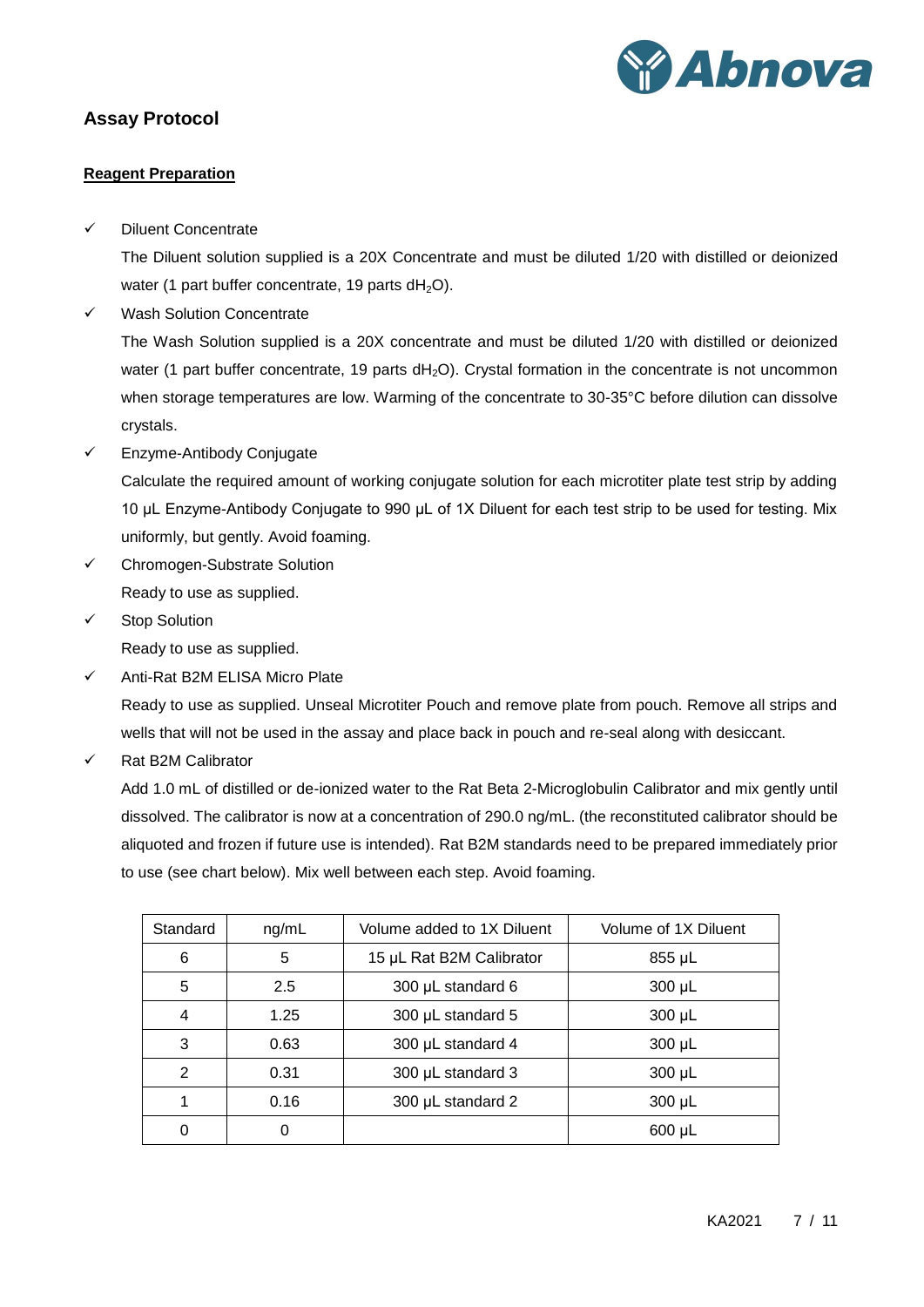

## <span id="page-7-0"></span>**Sample Preparation**

#### $\checkmark$  Specimen Collection and Handling

Blood should be collected by venipuncture. The serum should be separated from the cells after clot formation by centrifugation. For plasma samples, blood should be collected into a container with an anticoagulant and then centrifuged. Care should be taken to minimize hemolysis, excessive hemolysis can impact your results. Assay immediately or aliquot and store samples at -20°C. Avoid repeated freezing-thaw cycle.

#### Dilution of Samples

The assay for quantification of B2M requires that each test sample be diluted before use. A 1/40 dilution is appropriate for most urine samples. For a single step determination a dilution of serum/plasma at 1/1000 is appropriate for most samples. For absolute quantification, samples that yield results outside the range of the standard curve, a lesser or greater dilution might be required. If unsure of sample level, a serial dilution with one or two representative samples before running the entire plate is highly recommended.

- To prepare a 1/1000 dilution of sample, transfer 2 μL of sample to 1,998 μL of 1X diluent. This gives you a 1/1000 dilution of your sample. Mix thoroughly.
- To prepare a 1/40 dilution of sample, transfer 10 μL of sample to 390 μL of 1X diluent. This gives you a 1/40 dilution of your sample. Mix thoroughly.

#### <span id="page-7-1"></span>**Assay Procedure**

- 1. Bring all reagents to room temperature before use.
- 2. Pipette 100 μL of

Standard 0 (0.0 ng/mL) in duplicate

- Standard 1 (0.16 ng/mL) in duplicate
- Standard 2 (0.31 ng/mL) in duplicate
- Standard 3 (0.63 ng/mL) in duplicate
- Standard 4 (1.25 ng/mL) in duplicate
- Standard 5 (2.5 ng/mL) in duplicate
- Standard 6 (5 ng/mL) in duplicate
- 3. Pipette 100 μL of sample (in duplicate) into predesignated wells.
- 4. Incubate the micro titer plate at room temperature for sixty  $(60 \pm 2)$  minutes. Keep plate covered and level during incubation.
- 5. Following incubation, aspirate the contents of the wells.
- 6. Completely fill each well with appropriately diluted Wash Solution and aspirate. Repeat three times, for a total of four washes. If washing manually: completely fill wells with wash buffer, invert the plate then pour/shake out the contents in a waste container. Follow this by sharply striking the wells on absorbent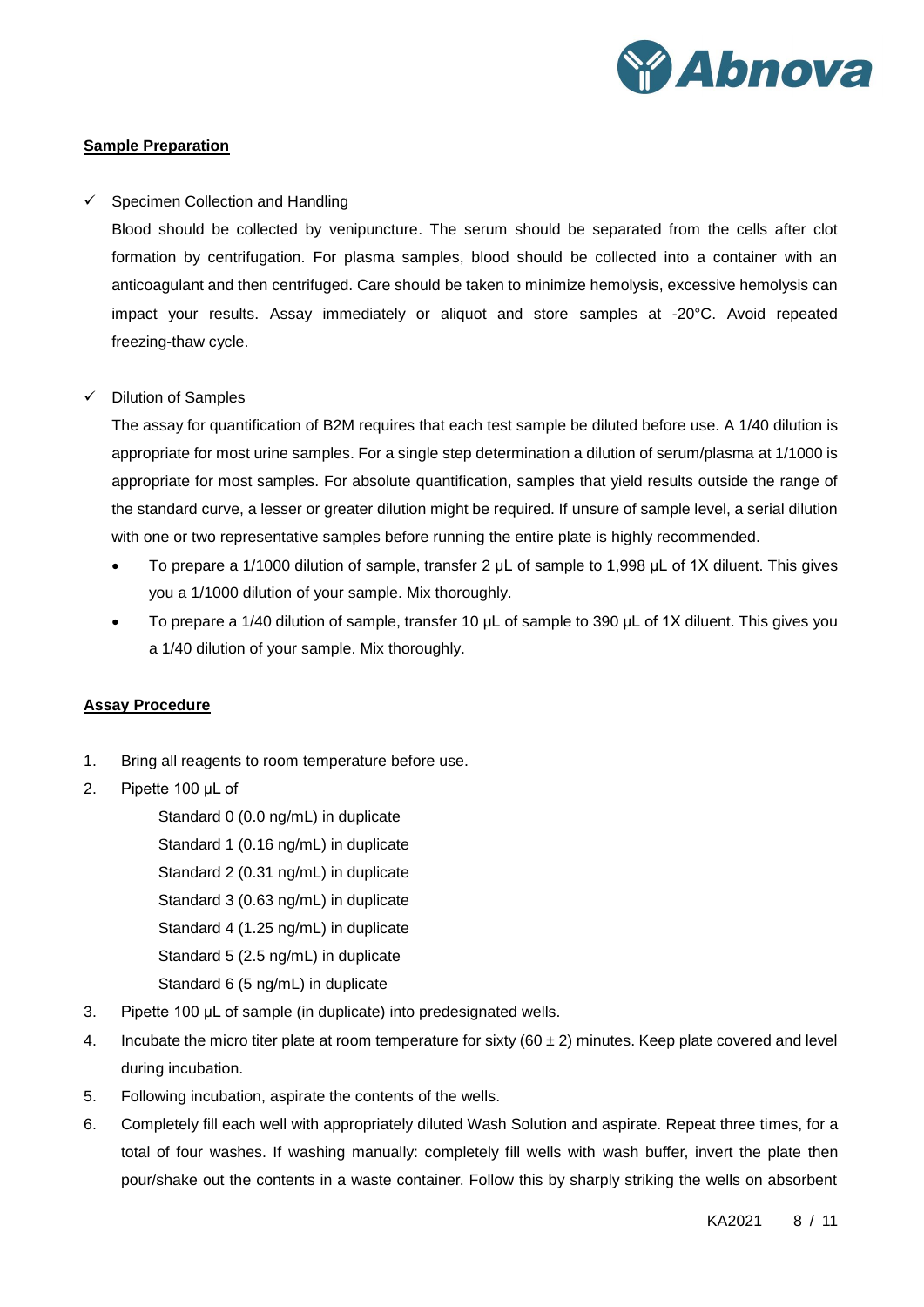

paper to remove residual buffer. Repeat 3 times for a total of four washes.

- 7. Pipette 100 μL of appropriately diluted Enzyme-Antibody Conjugate to each well. Incubate at room temperature for twenty (20  $\pm$  2) minutes. Keep plate covered in the dark and level during incubation.
- 8. Wash and blot the wells as described in Steps 5/6.
- 9. Pipette 100 μL of TMB Substrate Solution into each well.
- 10. Incubate in the dark at room temperature for precisely ten (10) minutes.
- 11. After ten minutes, add 100 μL of Stop Solution to each well.
- 12. Determine the absorbance at 450 nm of the contents of each well. Calibrate the plate reader to manufacture's specifications.
- $\checkmark$  Stability of the final reaction mixture The absorbance of the final reaction mixture can be measured up to 2 hours after the addition of the Stop Solution. However, good laboratory practice dictates that the measurement be made as soon as possible.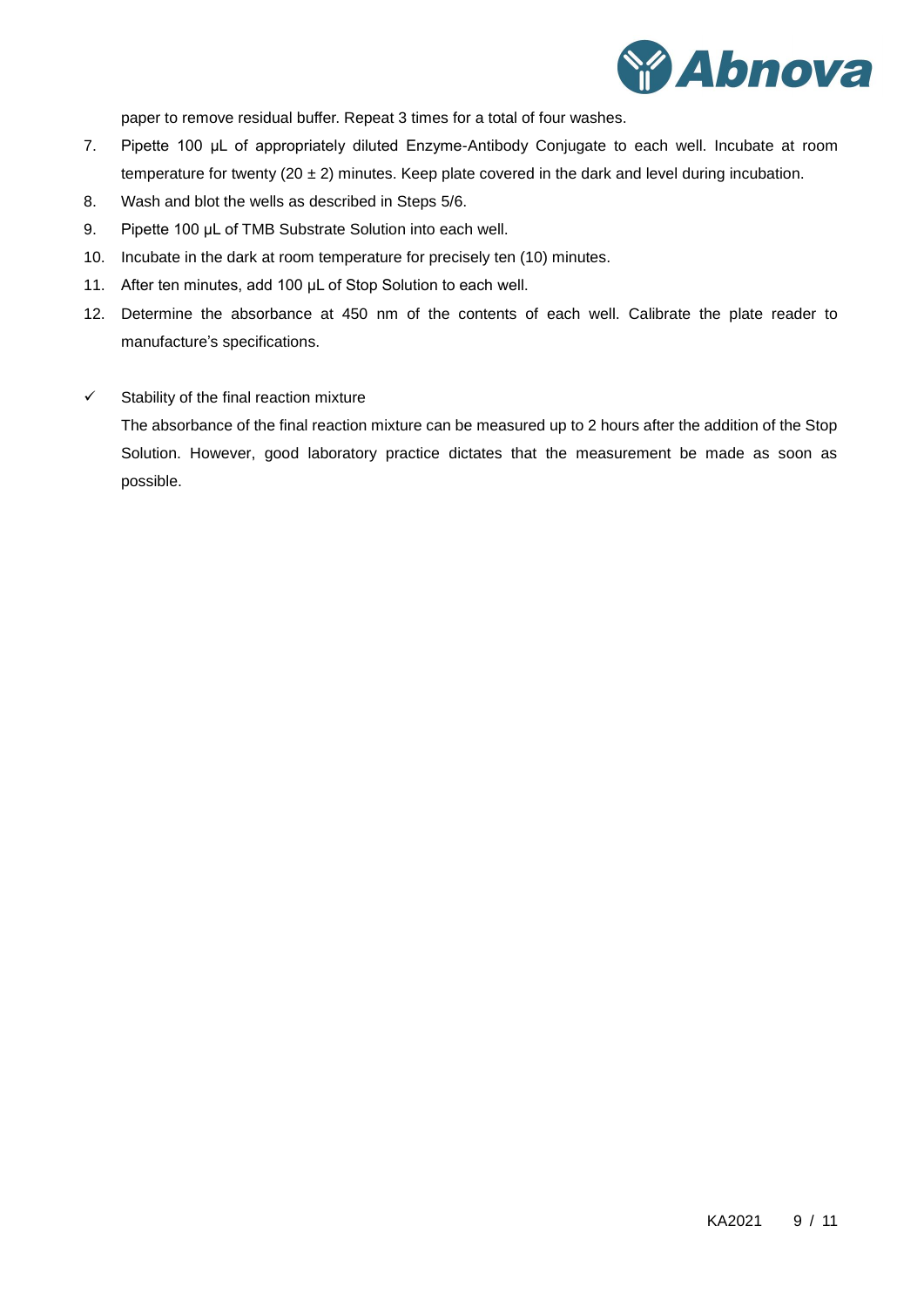

## <span id="page-9-1"></span><span id="page-9-0"></span>**Data Analysis**

## **Calculation of Results**

- 1. Subtract the average background value from the test values for each sample.
- 2. Using the results observed for the standards construct a Standard curve. The appropriate curve fit is that of a four-parameter logistics curve. A second order polynomial (quadratic) or other curve fits may also be used.
- 3. Interpolate test sample values from the standard curve. Correct for sera dilution factor to arrive at the B2M concentration in original sample.

## <span id="page-9-2"></span>**Performance characteristics**

 $\checkmark$  Indications of instability

If the test is performing correctly, the results observed with the standard solutions should be within 20% of the expected values.